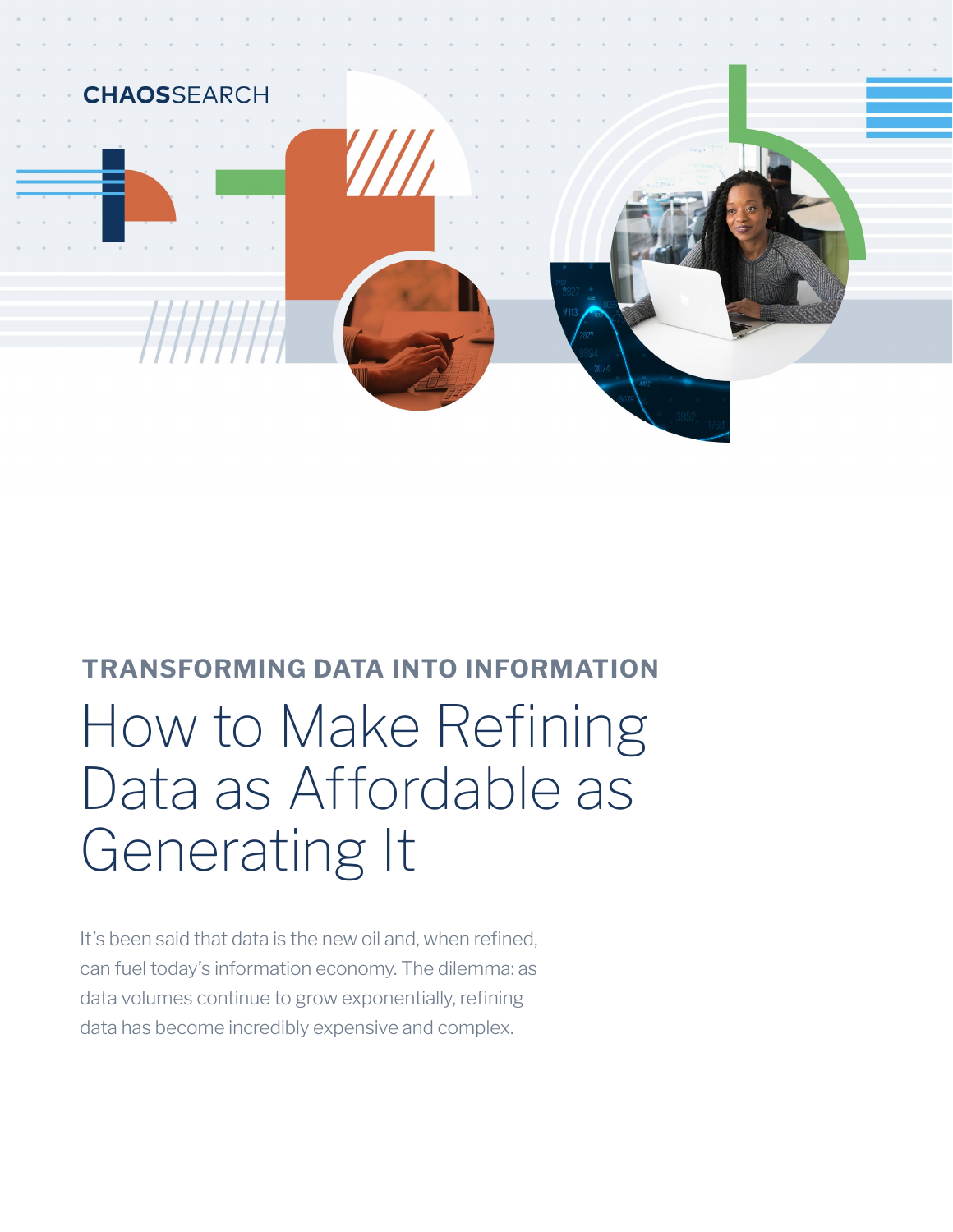#### **CONTENTS**

 $\mathcal{A}$  and  $\mathcal{A}$  are  $\mathcal{A}$  . Then  $\mathcal{A}=\mathcal{A}$  ,  $\mathcal{A}=\mathcal{A}=\mathcal{A}$  ,  $\mathcal{A}=\mathcal{A}$  $\mathcal{A}$  and  $\mathcal{A}$  are  $\mathcal{A}$  and  $\mathcal{A}$ **Service Street**  $\mathcal{L}^{\mathcal{A}}(\mathcal{A})$  ,  $\mathcal{L}^{\mathcal{A}}(\mathcal{A})$  ,  $\mathcal{L}^{\mathcal{A}}(\mathcal{A})$ and a state of the conand a state of the  $\mathcal{L}^{\mathcal{A}}$  ,  $\mathcal{L}^{\mathcal{A}}$  ,  $\mathcal{L}^{\mathcal{A}}$  ,  $\mathcal{L}^{\mathcal{A}}$  ,  $\mathcal{L}^{\mathcal{A}}$ and a state and and a state of the and a state of the state and a state of the and a state and  $\hat{p} = \hat{p} - \hat{p} = \hat{p}$ **Service State**  $\mathcal{A}=\mathcal{A}=\mathcal{A}=\mathcal{A}=\mathcal{A}=\mathcal{A}$ and a state of the and a state of the  $\mathcal{L}^{\mathcal{A}}$  ,  $\mathcal{L}^{\mathcal{A}}$  ,  $\mathcal{L}^{\mathcal{A}}$  ,  $\mathcal{L}^{\mathcal{A}}$  ,  $\mathcal{L}^{\mathcal{A}}$  $\mathcal{L}=\mathcal{L}=\mathcal{L}=\mathcal{L}=\mathcal{L}=\mathcal{L}$ and a state of the and a state of the  $\mathcal{L}^{\mathcal{A}}(\mathcal{A})$  ,  $\mathcal{L}^{\mathcal{A}}(\mathcal{A})$  ,  $\mathcal{L}^{\mathcal{A}}(\mathcal{A})$ the contract of the con- $\Delta\phi$  ,  $\Delta\phi$  ,  $\Delta\phi$  ,  $\Delta\phi$ **Service State**  $\mathcal{L}^{\mathcal{A}}$  ,  $\mathcal{L}^{\mathcal{A}}$  ,  $\mathcal{L}^{\mathcal{A}}$  ,  $\mathcal{L}^{\mathcal{A}}$  ,  $\mathcal{L}^{\mathcal{A}}$  ,  $\mathcal{L}^{\mathcal{A}}$ and a state of the state and a state of the  $\mathcal{A}=\mathcal{A}=\mathcal{A}=\mathcal{A}=\mathcal{A}=\mathcal{A}$  $\mathcal{A}=\mathcal{A}$  , and  $\mathcal{A}=\mathcal{A}$  , and  $\mathcal{L}^{\mathcal{A}}$  ,  $\mathcal{L}^{\mathcal{A}}$  ,  $\mathcal{L}^{\mathcal{A}}$  ,  $\mathcal{L}^{\mathcal{A}}$  ,  $\mathcal{L}^{\mathcal{A}}$ and a state of the  $\mathcal{L}^{\mathcal{A}}(\mathcal{A})$  ,  $\mathcal{L}^{\mathcal{A}}(\mathcal{A})$  ,  $\mathcal{L}^{\mathcal{A}}(\mathcal{A})$ the contract of the conand a state of and a state of the  $\mathcal{A}=\mathcal{A}=\mathcal{A}=\mathcal{A}=\mathcal{A}=\mathcal{A}$  $\mathcal{A}=\mathcal{A}=\mathcal{A}=\mathcal{A}=\mathcal{A}=\mathcal{A}$ **Service Control**  $\mathcal{L}^{\mathcal{A}}$  ,  $\mathcal{L}^{\mathcal{A}}$  ,  $\mathcal{L}^{\mathcal{A}}$  ,  $\mathcal{L}^{\mathcal{A}}$  $\mathcal{A}=\mathcal{A}=\mathcal{A}=\mathcal{A}=\mathcal{A}=\mathcal{A}$  $\mathcal{A}=\mathcal{A}=\mathcal{A}=\mathcal{A}=\mathcal{A}=\mathcal{A}$ **Contractor** Contractor  $\mathcal{A}=\mathcal{A}=\mathcal{A}=\mathcal{A}=\mathcal{A}=\mathcal{A}$  $\Delta$  ,  $\Delta$  ,  $\Delta$  ,  $\Delta$  ,  $\Delta$  ,  $\Delta$  ,  $\Delta$  $\Delta\sim 10^{11}$  and  $\Delta\sim 10^{11}$ **Service Street**  $\mathcal{L}^{\mathcal{A}}(\mathcal{A})$  ,  $\mathcal{L}^{\mathcal{A}}(\mathcal{A})$  ,  $\mathcal{L}^{\mathcal{A}}(\mathcal{A})$ and a state of the  $\mathcal{A}=\mathcal{A}=\mathcal{A}=\mathcal{A}=\mathcal{A}=\mathcal{A}$  $\mathcal{A}=\mathcal{A}=\mathcal{A}=\mathcal{A}=\mathcal{A}=\mathcal{A}$ and a state of the  $\mathcal{A}=\mathcal{A}=\mathcal{A}=\mathcal{A}=\mathcal{A}=\mathcal{A}$ **Service State**  $\mathcal{L} = \mathcal{L} \times \mathcal{L} = \mathcal{L} \times \mathcal{L}$  $\mathcal{A}=\mathcal{A}=\mathcal{A}=\mathcal{A}=\mathcal{A}=\mathcal{A}$  $\mathcal{L}^{\mathcal{A}}$  ,  $\mathcal{L}^{\mathcal{A}}$  ,  $\mathcal{L}^{\mathcal{A}}$  ,  $\mathcal{L}^{\mathcal{A}}$ and a series of  $\mathcal{A}=\mathcal{A}=\mathcal{A}=\mathcal{A}=\mathcal{A}=\mathcal{A}$  $\Delta$  ,  $\Delta$  ,  $\Delta$  ,  $\Delta$  ,  $\Delta$  ,  $\Delta$ and a state of the  $\mathcal{L}^{\mathcal{A}}$  ,  $\mathcal{L}^{\mathcal{A}}$  ,  $\mathcal{L}^{\mathcal{A}}$  ,  $\mathcal{L}^{\mathcal{A}}$  ,  $\mathcal{L}^{\mathcal{A}}$  $\mathcal{A}=\mathcal{A}=\mathcal{A}=\mathcal{A}=\mathcal{A}=\mathcal{A}$  $\Delta \sim 10^{11}$  and  $\Delta \sim 10^{11}$  and **Service State State**  $\mathcal{L}^{\mathcal{A}}$  ,  $\mathcal{L}^{\mathcal{A}}$  ,  $\mathcal{L}^{\mathcal{A}}$  ,  $\mathcal{L}^{\mathcal{A}}$  ,  $\mathcal{L}^{\mathcal{A}}$  $\mathcal{A}=\mathcal{A}=\mathcal{A}=\mathcal{A}=\mathcal{A}=\mathcal{A}$  $\mathcal{A}=\mathcal{A}=\mathcal{A}=\mathcal{A}=\mathcal{A}=\mathcal{A}$ **Service Street**  $\mathcal{A}=\mathcal{A}=\mathcal{A}=\mathcal{A}=\mathcal{A}=\mathcal{A}$  $\mathcal{A}=\mathcal{A}=\mathcal{A}=\mathcal{A}=\mathcal{A}=\mathcal{A}$ and the company  $\mathcal{A}=\mathcal{A}=\mathcal{A}=\mathcal{A}=\mathcal{A}=\mathcal{A}$  $\mathcal{A}=\mathcal{A}$  , and  $\mathcal{A}=\mathcal{A}$  , and  $\mathcal{L}^{\mathcal{A}}$  ,  $\mathcal{L}^{\mathcal{A}}$  ,  $\mathcal{L}^{\mathcal{A}}$  ,  $\mathcal{L}^{\mathcal{A}}$  ,  $\mathcal{L}^{\mathcal{A}}$ and a state of the  $\mathcal{L}^{\mathcal{A}}(\mathcal{A})$  ,  $\mathcal{L}^{\mathcal{A}}(\mathcal{A})$  ,  $\mathcal{L}^{\mathcal{A}}(\mathcal{A})$  $\alpha$  ,  $\alpha$  ,  $\alpha$  ,  $\alpha$  ,  $\alpha$  ,  $\alpha$  $\mathcal{A}=\mathcal{A}=\mathcal{A}=\mathcal{A}=\mathcal{A}=\mathcal{A}$  $\Delta$  ,  $\Delta$  ,  $\Delta$  ,  $\Delta$  ,  $\Delta$  ,  $\Delta$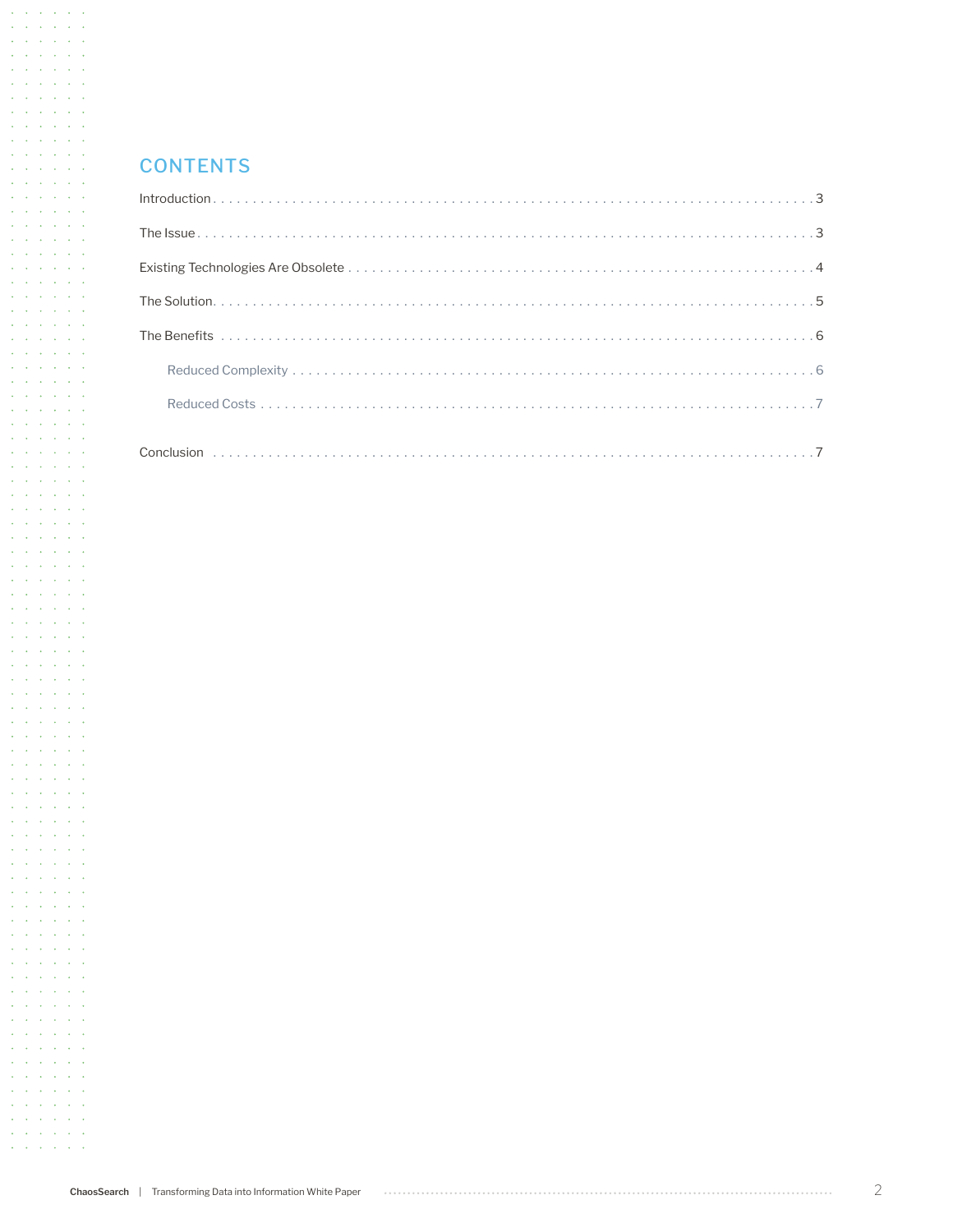## INTRODUCTION

## It's been said that data is the new oil and, when refined, can fuel today's information economy.

The dilemma: as data volumes continue to grow exponentially, refining data has become incredibly expensive and complex. In this eBook, we'll explore this challenge and introduce a radical, disruptive new approach to extracting value and business intelligence from data that has the power to completely change the trajectory of the information economy: ChaosSearch. Leveraging cloud object storage such as AWS S3 and Google Cloud Storage (GCS), the ChaosSearch Data Lake Platform indexes customers' cloud data, making it completely searchable and primed for large-scale analytics. ChaosSearch supports text search and relational analytics on a single data set, scaling and simplifying data management to turn data into information—all while drastically reducing time, cost and complexity.

## **THE ISSUE:** Data is Cheap. Information is Expensive.

With the advent of the Internet, the cloud, and all things connected, data has become the lifeblood of companies' external communication, internal operations, and overall business value. To keep everything running smoothly, data must be stored and analyzed to optimize processes, inform decision-making, and deliver competitive advantage.

The challenge is in refining raw data into valuable information. Data becomes information when questions can be asked of it and insights can be derived from it. Yet the more data there is, the harder and more expensive it is to refine.

The volume of data is exploding beyond the ability of human minds to fathom it. It's estimated that data will grow from 33 zettabytes in 2018 to 175 zettabytes by 2025, according to the most recent [Seagate/IDC report](https://www.seagate.com/our-story/rethink-data/), "Rethink Data: Put More of Your Business Data to Work—From Edge to Cloud". The reason is simple: data can easily be generated via cheap compute and easily saved via cheap storage. There's simply no cost barrier to generating ever larger mountains of data.

However, the cost of transforming data into accessible/actionable information has been enormous. Refining data is much more expensive than generating data. And as data increases in volume, variety, and velocity, the amount of compute and storage required to extract value from it increases exponentially.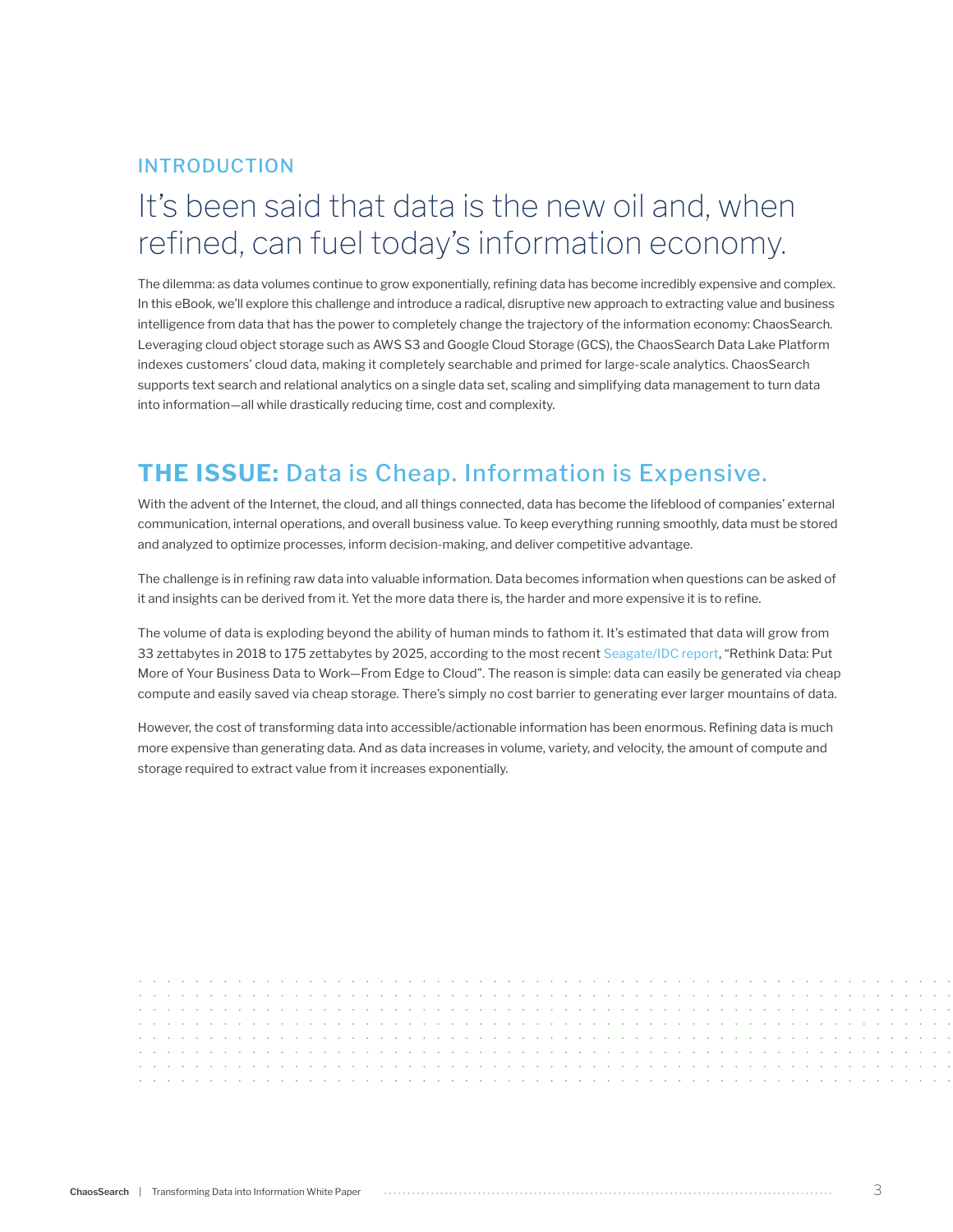### EXISTING TECHNOLOGIES ARE OBSOLETE

There are some technologies and databases that have tried to address the cost of extracting value from data. A variety of computer science algorithms/structures have been developed to implement advanced database solutions, but they all pretty much do the same thing: store data in a way that analysis can be performed more efficiently than manually analyzing the raw source.

Combining compute and storage, these solutions require data to be moved into systems where it can be algorithmically refined for optimized access. Specific types of database solutions solve different analytic problems: text search databases are used when searching for a needle in a haystack, and relational databases are employed when data relationships must be correlated.

While these approaches yield some success, the compute and costs associated with these databases can still be intense, especially as companies often need to use several of these databases in concert.

With the growth in volume, variety, and velocity, these solutions are simply no longer viable or affordable. The capacity to generate data will always outpace the capacity to analyze it. In other words, the "cost of a question" continues to rise as data volumes continue to grow. To truly reduce the cost of refining data into information, innovation is needed.

The capacity to generate data will always outpace the capacity to analyze it.

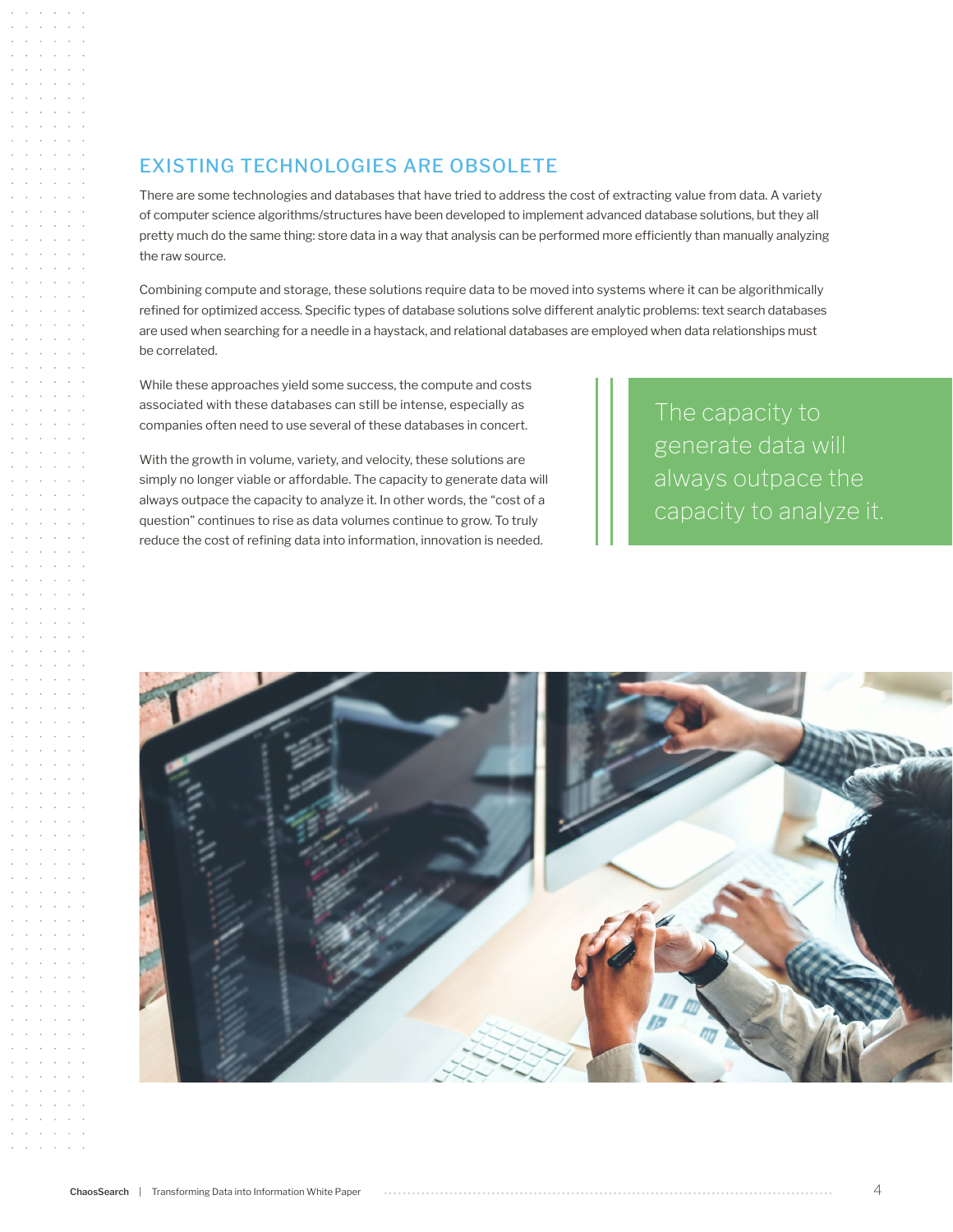## **THE SOLUTION:** ChaosSearch Transforms Cloud Object Storage into an Active, Multi-Model Data Lake

To address this dilemma, the team at ChaosSearch has built a new data lake platform from the ground up that is based 100% on cloud object storage. Our UltraHot™ universal data format (index) and associated architecture allows for direct and accelerated analytics on cloud object storage.

We started with the simple goal of making information smaller. If information is at its theoretical minimum, you can store less, move less, and process less—which are all great attributes when trying to reduce the cost and complexity of big data.

To illustrate this point, we've highlighted the metrics of indexing Elastic Load Balancer (ELB) logs—a common use case. The table below demonstrates both the ChaosSearch and Elasticsearch results.

| ELB (1.35 BILLION) | <b>CHAOS</b> SEARCH  | <b>ELASTICSEARCH</b> |
|--------------------|----------------------|----------------------|
| Index - Time       | 1.5 Hours            | 4.2 Days             |
| Index - Size       | 150 GB               | $2.1$ TB             |
| Index - Cost       | c4.2xlarge (<\$1.00) | c4.2xlarge (\$38.00) |

Our solution is a powerful new data lake platform that reduces information beyond today's compression algorithm ratios. It's a new file format that supports search and relational analytics and removes the need for manually partitioning data at scale. It's a single, intelligent, and holistic solution for all data management and analytics needs that provides:



**The ability to simply, quickly, and inexpensively store all data at any scale.**



**The removal of complexity and external systems for management/analytics.**



**Data management and analytics at a disruptive price.**

ChaosSearch boils down to the idea that anyone can store everything and ask anything of their own data. It's not just an evolution in storage and analytics convergence—it's a revolution in business opportunities.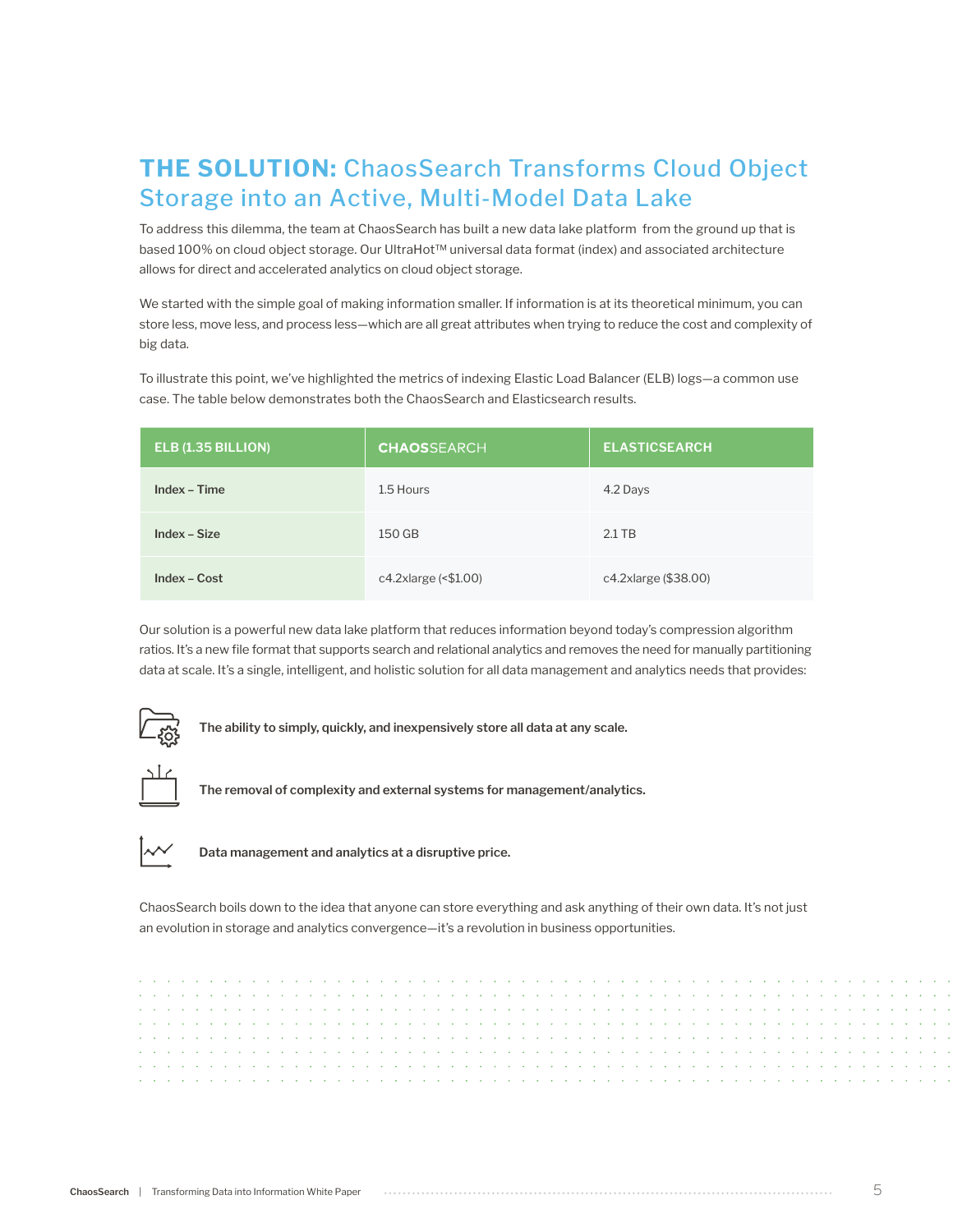## **THE BENEFITS:** Adios, Cost and Complexity.

#### **Reduced Complexity**

One of the unique benefits of ChaosSearch is its ability to transform "your" cloud object storage into a single, unified search and analytic database.

Over the last 10 years, cloud object storage has become the go-to solution for storing the tsunami of log and event data that companies are generating. But to analyze it and realize its value, companies must extract, transform, and load (ETL) data into external database solutions or pay for analysis from log management services—and the cost and complexity for either approach is high. Standing up a database such as Elasticsearch, Logstash, Kibana (ELK) may help reduce some costs. Offloading management to a 3rd party solution might address complexity, but it will break the bank at scale. That's where the benefits of ChaosSearch come in.

With ChaosSearch there is no data movement, transformation, or schema management. (Anyone who has ever built or used a log management system knows how much headache and frustration this can eliminate.) ChaosSearch streamlines and automates data management in Amazon S3 and GCS, dynamically and seamlessly discovering, cataloging, and indexing your data—regardless of size and type—without ever moving your data. The Chaos Refinery® allows for "virtual" data transformation without the need to manipulate or move the underlying original log data, accelerating time to actionable analytical insights. And since ChaosSearch is a managed service, all the complexity of rolling your own stack or ETL-ing to a paid service is eliminated.

Also, because ChaosSearch leverages cloud object storage, customers can take advantage of the inherent storage capabilities such as data replication, high availability, and 11-9's of data durability. This ensures that your data is redundant, secure, and always available.



**S3**

**GZIP**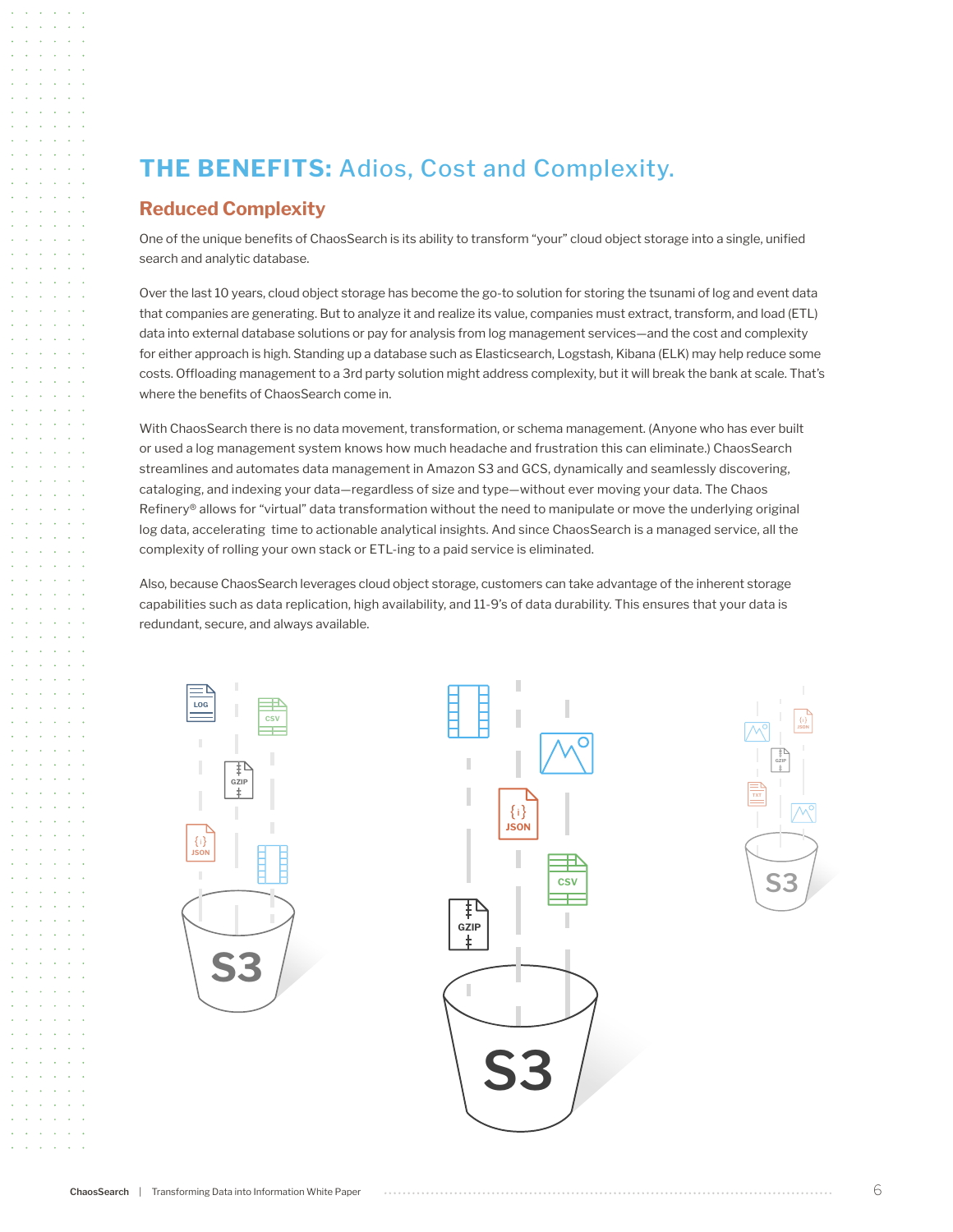

# **Unlimited**

Data retention with access to months and years of log data 80%

Up to 80% less expensive than a comparable ELK cluster

Movement

No data movement or external storage of your private data

### **Reduced Costs**

ChaosSearch has taken a new approach to search and analytics data management. Making storage a first-class citizen has eliminated complexity. And starting with object storage as the "only" backing store (there are no HDDs or SSDs involved) has drastically reduced costs. Our ability to transform cloud object storage into a search and analytic database or data lake with built-in data management features removes all the external scaffolding required to extract, transform, and load data.

The ability to streamline and automate data management and analytics while providing cost savings beyond dataunder-management pricing is a game changer. ChaosSearch pricing is disruptive, but the platform and philosophy are even more disruptive.

When information is less expensive, companies can view their businesses in a brand new way. By unlocking the value of mountains of data stored in S3 and GCS, ChaosSearch enables organizations to increase operational efficiency, build competitive advantage, and envision new universes of business opportunity.

## **CONCLUSION**

When information is less expensive, companies can view their businesses in a brand new way. By unlocking the value of mountains of data stored in S3, ChaosSearch enables organizations to increase operational efficiency, build competitive advantage, and envision new universes of business opportunity.

## That's what ChaosSearch can do.

**For more information on ChaosSearch, contact us at [ChaosSearch.io/contact.](http://ChaosSearch.io/contact)**